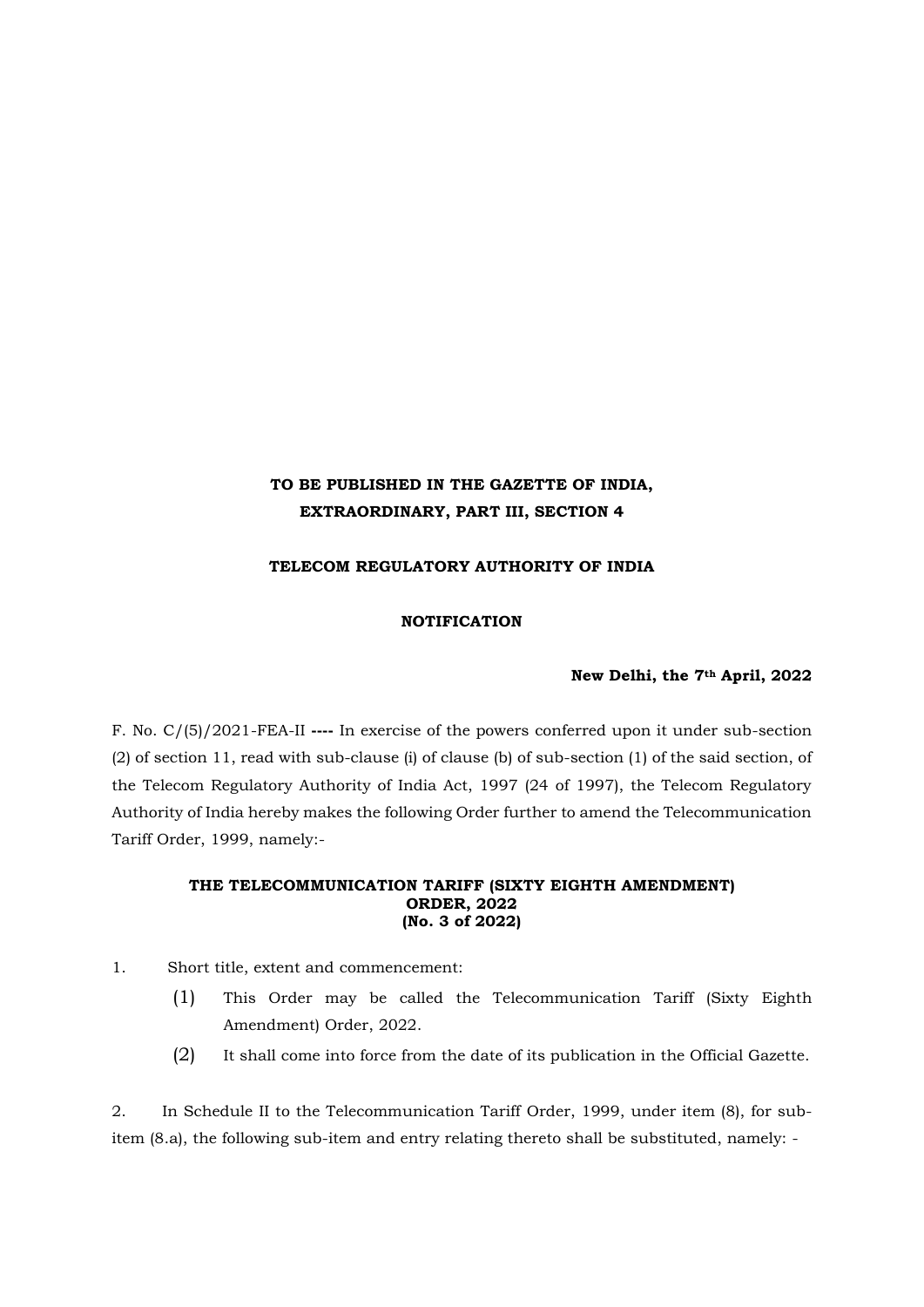| <b>ITEM</b>                                                                                     | <b>TARIFF</b> |
|-------------------------------------------------------------------------------------------------|---------------|
| (8.a) Charge for outgoing USSD<br>session for USSD-based mobile<br>banking and payment services | Nil"          |

(Dr. M.P. Tangirala) Pr. Advisor (F&EA)

Note 1 – The Telecommunication Tariff Order, 1999 was published in the Gazette of India, Extraordinary, Part III, Section 4 under notification No. 99/3 dated 9th March, 1999, and subsequently amended as given below: -

| Amendment No.    | <b>Notification No. and Date</b>          |
|------------------|-------------------------------------------|
| 1 <sub>st</sub>  | 301-4/99-TRAI (Econ) dated 30.03.1999     |
| 2 <sub>nd</sub>  | 301-4/99-TRAI(Econ) dated 31.05.1999      |
| 3 <sup>rd</sup>  | 301-4/99-TRAI(Econ) dated 31.05.1999      |
| 4 <sup>th</sup>  | 301-4/99-TRAI(Econ) dated 28.07.1999      |
| 5 <sup>th</sup>  | 301-4/99-TRAI(Econ) dated 17.09.1999      |
| 6 <sup>th</sup>  | 301-4/99-TRAI(Econ) dated 30.09.1999      |
| 7 <sup>th</sup>  | 301-8/2000-TRAI(Econ) dated 30.03.2000    |
| 8 <sup>th</sup>  | 301-8/2000-TRAI(Econ) dated 31.07.2000    |
| <b>Oth</b>       | 301-8/2000-TRAI(Econ) dated 28.08.2000    |
| 10 <sup>th</sup> | 306-1/99-TRAI(Econ) dated 09.11.2000      |
| 11 <sup>th</sup> | 310-1(5)/TRAI-2000 dated 25.01.2001       |
| 12 <sup>th</sup> | 301-9/2000-TRAI(Econ) dated 25.01.2001    |
| 13 <sup>th</sup> | 303-4/TRAI-2001 dated 01.05.2001          |
| 14 <sup>th</sup> | 306-2/TRAI-2001 dated 24.05.2001          |
| 15 <sup>th</sup> | 310-1(5)/TRAI-2000 dated 20.07.2001       |
| 16 <sup>th</sup> | 310-5(17)/2001-TRAI(Econ)dated 14.08.2001 |
| 17 <sup>th</sup> | 301/2/2002-TRAI(Econ) dated 22.01.2002    |
| 18 <sup>th</sup> | 303/3/2002-TRAI(Econ) dated 30.01.2002    |
| 19 <sup>th</sup> | 303/3/2002-TRAI(Econ) dated 28.02.2002    |
| 20 <sup>th</sup> | 312-7/2001-TRAI(Econ) 14.03.2002          |
| $21$ st          | 301-6/2002-TRAI(Econ) dated 13.06.2002    |
| 22 <sup>nd</sup> | 312-5/2002-TRAI(Eco) dated 04.07.2002     |
| 23 <sup>rd</sup> | 303/8/2002-TRAI(Econ) dated 06.09.2002    |
| 24 <sup>th</sup> | 306-2/2003-Econ dated 24.01.2003          |
| 25 <sup>th</sup> | 306-2/2003-Econ dated 12.03.2003          |
| 26 <sup>th</sup> | 306-2/2003-Econ dated 27.03.2003          |
| 27 <sup>th</sup> | 303/6/2003-TRAI(Econ) dated 25.04.2003    |
| 28 <sup>th</sup> | 301-51/2003-Econ dated 05.11.2003         |
| 29 <sup>th</sup> | 301-56/2003-Econ dated 03.12.2003         |
| 30 <sup>th</sup> | 301-4/2004(Econ) dated 16.01.2004         |
| $31$ st          | 301-2/2004-Eco dated 07.07.2004           |
| 32 <sup>nd</sup> | 301-37/2004-Eco dated 07.10.2004          |
| 33 <sup>rd</sup> | 301-31/2004-Eco dated 08.12.2004          |
| 34 <sup>th</sup> | 310-3(1)/2003-Eco dated 11.03.2005        |
| 35 <sup>th</sup> | 310-3(1)/2003-Eco dated 31.03.2005        |
| 36 <sup>th</sup> | 312-7/2003-Eco dated 21.04.2005           |
| 37 <sup>th</sup> | 312-7/2003-Eco dated 02.05.2005           |
| 38 <sup>th</sup> | 312-7/2003-Eco dated 02.06.2005           |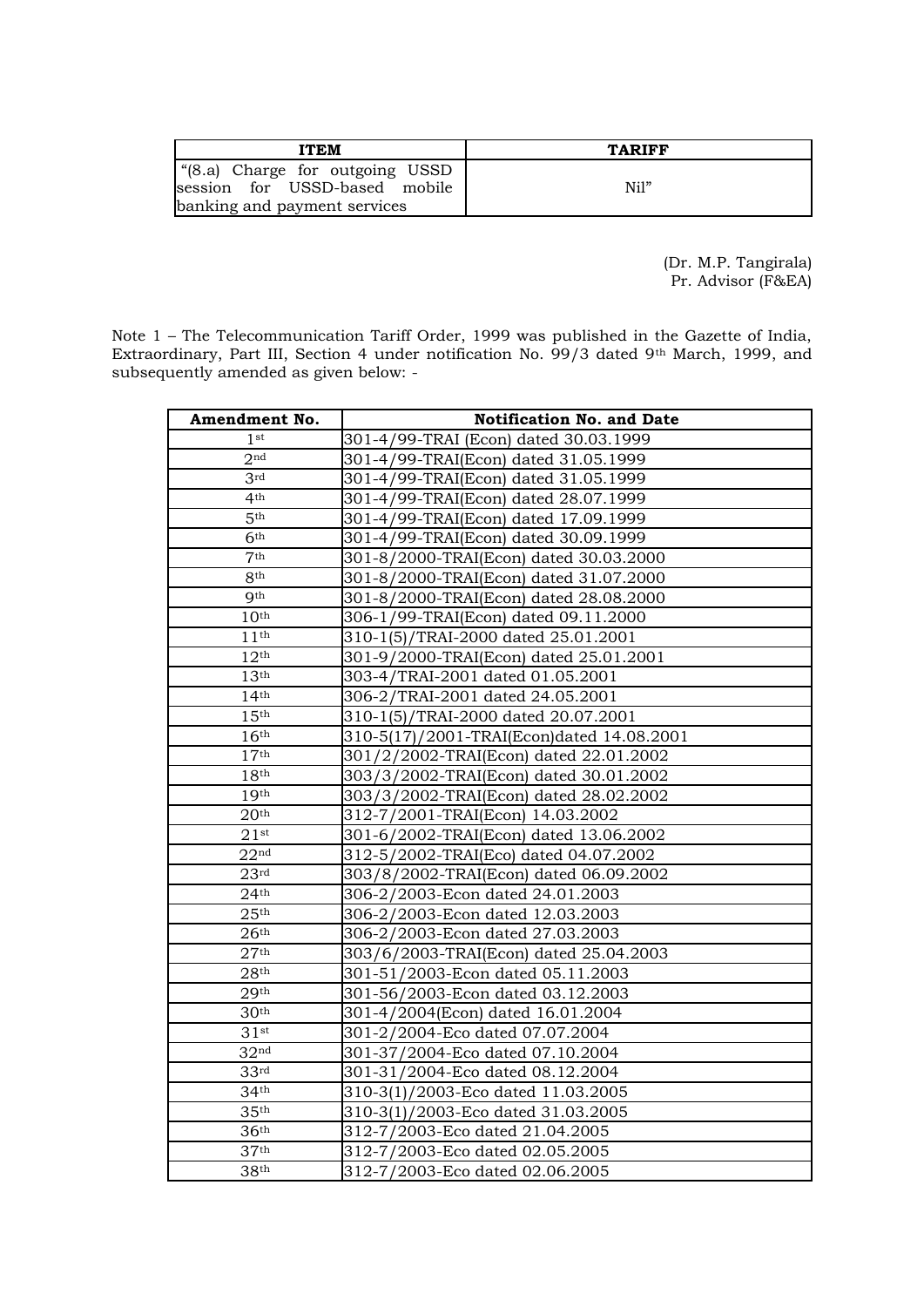| 39 <sup>th</sup>   | 310-3(1)/2003-Eco dated 08.09.2005    |
|--------------------|---------------------------------------|
| 40 <sup>th</sup>   | 310-3(1)/2003-Eco dated 16.09.2005    |
| 41st               | 310-3(1)/2003-Eco dated 29.11.2005    |
| 42 <sup>nd</sup>   | 301-34/2005-Eco dated 07.03.2006      |
| 43 <sup>rd</sup>   | 301-2/2006-Eco dated 21.03.2006       |
| 44 <sup>th</sup>   | 301-34/2006-Eco dated 24.01.2007      |
| 45 <sup>th</sup>   | 301-18/2007-Eco dated 05.06.2007      |
| 46 <sup>th</sup>   | 301-36/2007-Eco dated 24.01.2008      |
| 47 <sup>th</sup>   | 301-14/2008-Eco dated 17.03.2008      |
| 48 <sup>th</sup>   | 301-31/2007-Eco dated 01.09.2008      |
| 49 <sup>th</sup>   | 301-25/2009-ER dated 20.11.2009       |
| 50 <sup>th</sup>   | 301-24/2012-ER dated 19.04.2012       |
| $51$ st            | 301-26/2011-ER dated 19.04.2012       |
| 52 <sup>nd</sup>   | 301-41/2012-F&EA dated 19.09.2012     |
| 53 <sup>rd</sup>   | 301-39/2012-F&EA dated 01.10.2012     |
| 54 <sup>th</sup>   | 301-59/2012-F&EA dated 05.11.2012     |
| 55 <sup>th</sup>   | 301-10/2012-F&EA dated 17.06.2013     |
| 56 <sup>th</sup>   | 301-26/2012-ER dated 26.11.2013       |
| 57 <sup>th</sup>   | 312-2/2013-F&EA dated 14.07.2014      |
| 58 <sup>th</sup>   | 312-2/2013-F&EA dated 01.08.2014      |
| 59 <sup>th</sup>   | 310-5 (2)/2013-F&EA dated 21.11.2014  |
| 60 <sup>th</sup>   | 301-16/2014-F&EA dated 09.04.2015     |
| $61$ <sup>st</sup> | 301-30/2016-F&EA dated 22.11.2016     |
| 62 <sup>nd</sup>   | 301-30/2016-F&EA dated 27.12.2016     |
| 63 <sup>rd</sup>   | 312-1/2017-F&EA dated 16.02.2018      |
| 64 <sup>th</sup>   | 301-20/2018-F&EA dated 24.09.2018     |
| 65 <sup>th</sup>   | 301-03/2020-F&EA dated 03.06.2020     |
| 66 <sup>th</sup>   | C-3/7/(5)/2021-FEA-1 dated 27.01.2022 |
| 67 <sup>th</sup>   | C-3/7/(5)/2021-FEA-1 dated 31.03.2022 |

Note 2 – The Explanatory Memorandum explains the objects and reasons for the Telecommunication Tariff (Sixty Eighth Amendment) Order, 2022.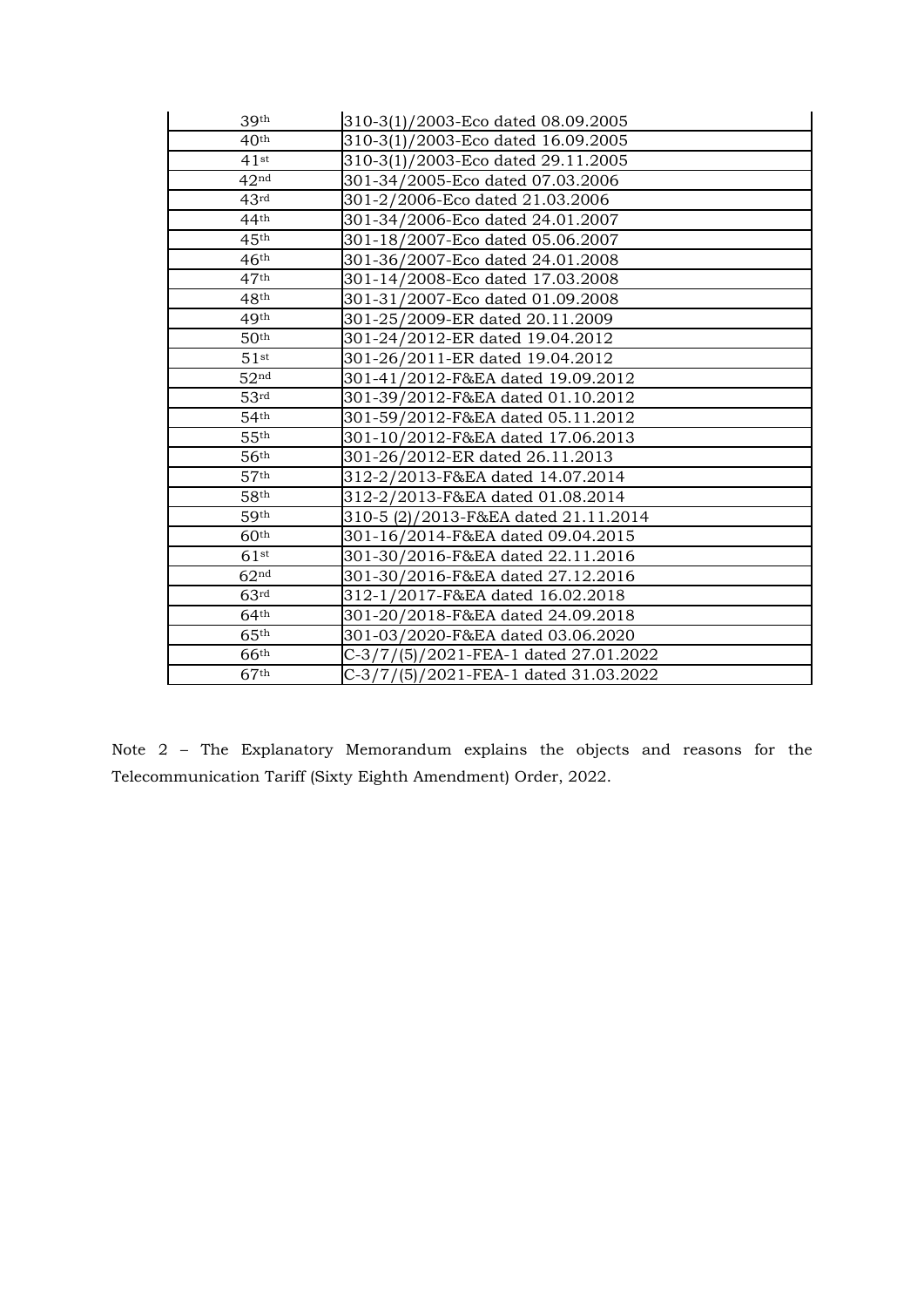#### **EXPLANATORY MEMORANDUM**

- 1. The Telecom Regulatory Authority of India (hereinafter referred to as the Authority) is established under the Telecom Regulatory Authority of India Act, 1997 (TRAI Act). Section 11(2) of the TRAI Act *inter alia* states: *"Notwithstanding anything contained in the Indian Telegraph Act, 1885 (13 of 1885), the Authority may, from time to time, by order, notify in the Official Gazette the rates at which the telecommunication services within India and outside India shall be provided under this Act including the rates at which messages shall be transmitted to any country outside India"* thereby empowering the Authority to notify rates for various telecommunication services.
- 2. In exercise of these powers, the Authority has been notifying tariffs for various telecommunication services including Unstructured Supplementary Service Data (USSD) based mobile banking and payment service. The tariffs for USSD based mobile banking and payment service have been regulated in the form of ceiling tariffs prescribed by the Authority under item (8) of Schedule II of the Telecommunication Tariff Order 1999, as amended from time to time. The purpose of the present amendment to the TTO is to revise the framework for USSD based mobile banking and payment services. This explanatory memorandum aims to provide the rationale and reasons for issuing this amendment.
- 3. In December, 2011, Department of Financial Services (DFS) was allocated USSD code \*99# by the Department of Telecommunication (DoT) for mobile banking services through the USSD gateway of National Payment Corporation of India (NPCI). In April, 2012, TRAI mandated that every Telecom Service Provider (TSP) should facilitate the banks to use USSD to provide banking services to its customers in not more than two stage entry of options in the case of USSD. In November, 2012, NPCI launched a USSD Gateway (National Unified USSD Platform) for enabling mobile banking through the USSD channel. In 2013, the Authority through the Mobile Banking (Quality of Service) (Amendment) Regulations, 2013, increased the maximum number of stages for completing a mobile banking transaction from two to five, primarily to increase the number of banking services available to USSD consumers.
- 4. The Authority through Telecommunication Tariff (Fifty Sixth Amendment) Order, 2013, prescribed a ceiling tariff of Rs. 1.50 per USSD session for USSD-based mobile banking service and established a framework to facilitate the agents of the banks to interface with the access service providers for use of USSD to provide mobile banking services. Further, with a view to facilitate mobile banking through USSD for financial inclusion, the Authority reduced the USSD- based ceiling tariff for banking and payment services from Rs. 1.50 to Rs. 0.50 per session through the Telecommunication Tariff (Sixty First Amendment) Order, 2016 and increased the number of stages from five to eight stages per USSD session through the Mobile Banking (Quality of Service) (Second Amendment) Regulations, 2016. The Authority also suggested various mechanisms viz., improvement in software features, design of user-friendly menu, increase in consumer awareness, developing Unified USSD platform to support transactions across all payment platforms to the NPCI/Banks to increase usage and popularity of this service.
- 5. Subsequently, the Reserve Bank of India (RBI) constituted a High-Level Committee on Deepening of Digital Payments (CDDP) with the objective of encouraging digitization of payments and enhancing financial inclusion through digitization. The committee recommended further rationalization of USSD charges to increase its adoption and popularity. RBI urged the Authority for a follow-up action on the recommendations made by CDDP and provide the required regulatory framework for the same.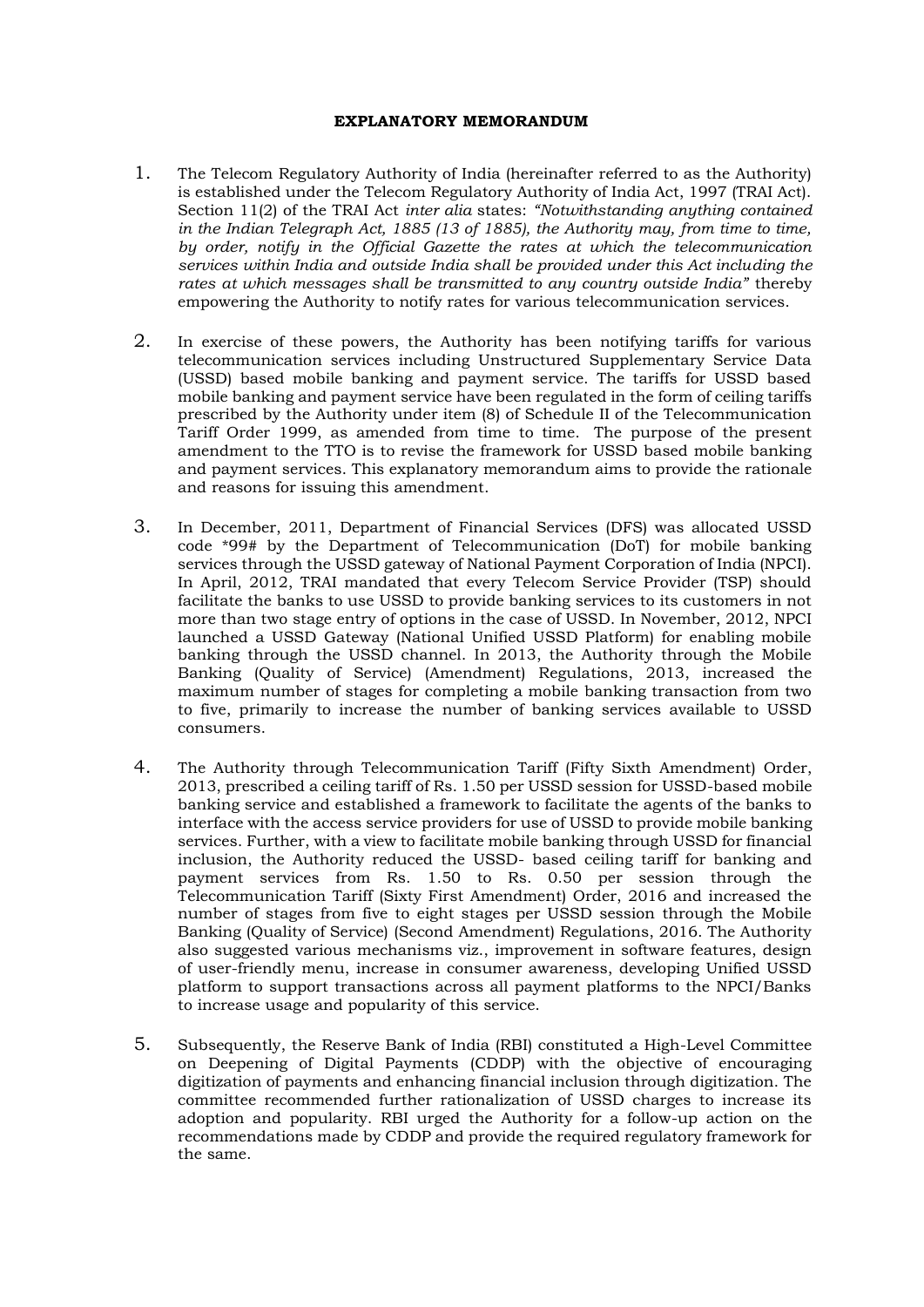- 6. Government of India, Department of Financial Services (DFS) also supported the recommendations made by the High-Level Committee and requested for waiving off USSD charges to facilitate faster adoption of this service by common people especially in rural/ difficult areas, the segment of population for whom the Pradhan Mantri Jan Dhan Yojana (PMJDY) Accounts scheme has been established to promote financial inclusion. Following a request from the DFS in this regard, the Authority initiated a consultation process to further rationalize USSD charges.
- 7. Accordingly, the Authority issued draft Telecommunication Tariff (66th Amendment) Order, 2021 on 24th November, 2021 proposing "Nil" charges per USSD session for mobile banking and payment service. The comments and counter comments on the draft Order were sought from the stakeholders by 8<sup>th</sup> December, 2021 and 17<sup>th</sup> December, 2021 respectively. In response, one association, four service providers and one organization furnished their comments and one organization submitted its counter comment.
- 8. Some stakeholders have contended that since USSD transactions make use of their network and infrastructure, they incur capex investment as well as operational expenditure in providing this service. They further argued that in case this service is made free of cost, they must be adequately compensated for this expenditure by banks through NPCI. Additionally, a few stakeholders suggested that in case USSD charges are removed then the regulatory obligations related to this service should also be done away with.
- 9. One stakeholder also suggested that the charges for USSD should be brought down in a phased manner to ascertain any direct correlation between the revised pricing and uptake of the USSD services.
- 10. Some stakeholders have favored the removal of charge to aid digital financial inclusion.
- 11. In order to rationalize USSD charges to bring them in line with other services, the present level of tariffs for the major services being offered by the TSPs was examined. The present level of tariffs for wireless service for the quarter ended September, 2021 is indicated in the Table below:

#### **Table: Average tariffs for wireless service for the quarter ended September, 2021**

| Item                                                                             | Value for wireless service |  |
|----------------------------------------------------------------------------------|----------------------------|--|
| Average tariff for outgoing voice call                                           | Re. 0.04 per minute        |  |
| (Average outgo per outgoing minute)                                              |                            |  |
| Average tariff for outgoing SMS message                                          | $Re. 0.01$ per SMS         |  |
| Note: The above figures are based on data submitted by the TSPs to the Authority |                            |  |

- 12. The above table clearly indicates that the present ceiling tariff of Rs. 0.50 for each USSD session for mobile banking is quite high as compared to the average tariff for one minute of outgoing voice call as well as for one outgoing SMS.
- 13. Also, in terms of revenue, the total revenue generated through USSD mobile banking sessions is quite small at approximately 0.00007% of the total revenue of the industry.
- 14. It is also pertinent to note that the information furnished for two consecutive quarters of F.Y 2021-22 by the TSPs providing this service indicates that the USSD